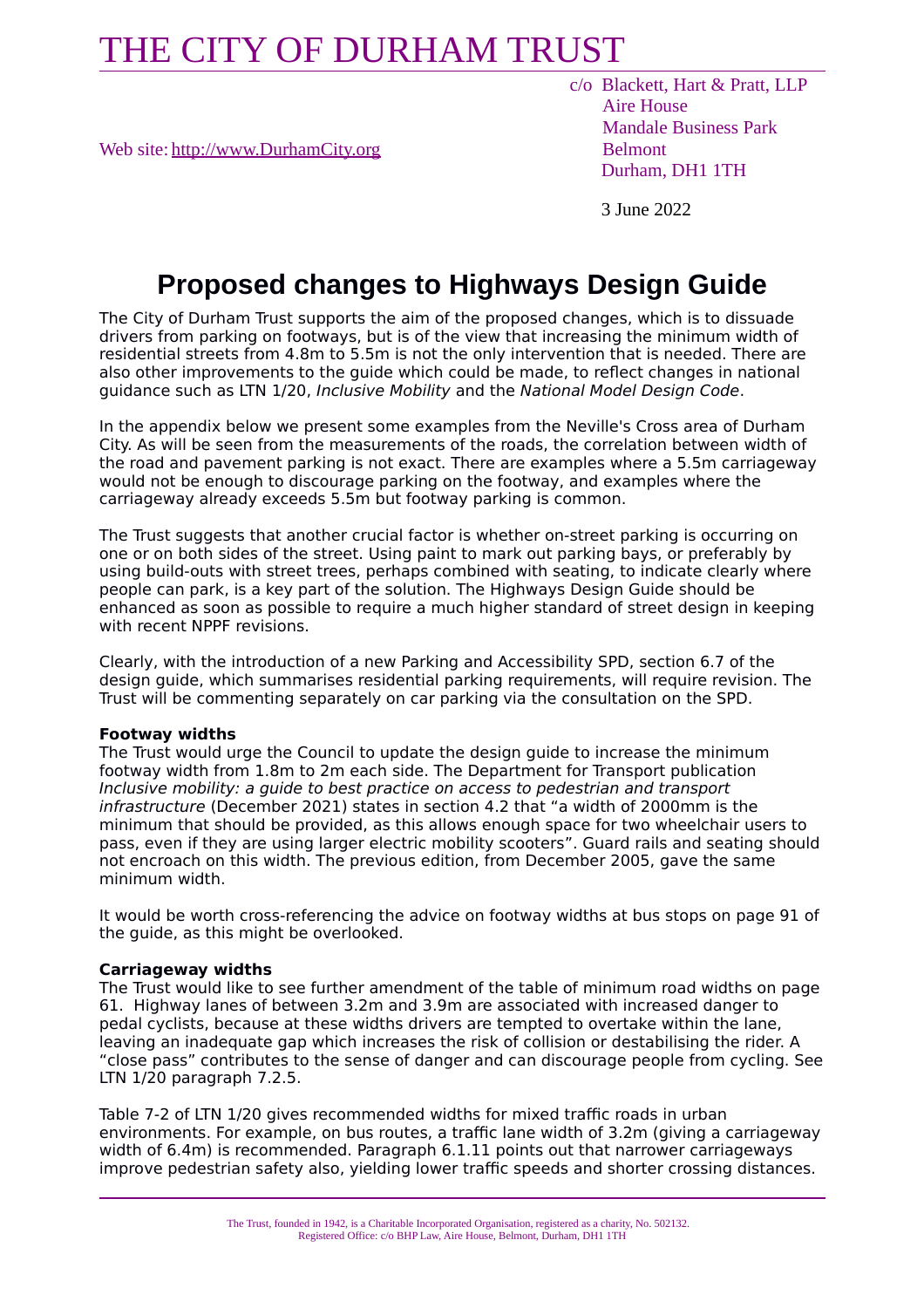As stated on page 45 of the Highways Design Guide, the Manual for Streets, rather than DMRB, should apply where traffic speeds are 40mph or less, therefore the traditional 7.3m width need not be adhered to.

## **Cycle track provision**

The guide should also highlight the need to comply with LTN 1/20 and provide cycle infrastructure where appropriate. As this guide is the primary document that will be given to developers at the pre-application stages, it is important that it directs designers to the correct national guidance. At present section 3.2 on page 22 asks for "consideration" to the needs of cyclists on transitional links and feeder roads. This section should be replaced by a reference to LTN 1/20 Figure 4.1 which sets out clearly the required in different situations. New developments should be required to attain the "green" level of "provision suitable for most people".

Page 86 should be updated to warn against the provision of shared-use cycle/pedestrian facilities alongside carriageways. LTN 1/20 strongly encourages segregated provision (see section 6.5). Shared-use can be appropriate on shorter links away from carriageways where pedestrian and cycle traffic is light.

### **Side roads and crossings**

Section 6.4 (pages 115-116) covers traffic calming, but discourages its use unless the design of the highway has not sufficiently reduced speeds. This is very hard to prove in a new development! The Trust would like to see active encouragement of raised tables at crossroads and continuous footways at side roads, which give pedestrians a clear priority and reinforce the recent changes to the Highway Code. They also give significant safety benefits to cyclists. See paragraph 7.6.10 of LTN 1/20.

Tighter kerb radii at side roads are also beneficial for pedestrians, and vulnerable road users in general, contributing to speed reduction through design. Page 63 of the Highways Design Guide currently stipulates a minimum of 6.0m radius on residential access roads. Manual for Streets 2, para. 9.4.10 points out that "advice given in TD 42/95, that minimum corner radii should be 6m in urban areas, should therefore not be taken as representing best practice when the needs of vulnerable road users are to be prioritised". The paragraphs which follow explain how corner radii as small as 1m can be achieved. The Trust is of the view that in the urban environment the vulnerable road user should always be prioritised.

### **Transport Assessment and Travel Plans**

As this design guide contains a summary of what the Highways Authority expects of a Transport Assessment, it would be good to strengthen this to support sustainable and active travel and the County Durham Plan Policy 21 on Sustainable Transport. Too often the assessment of public transport, walking and cycling access is superficial, being limited to a map showing 2km or 5km isochrones. When a Transport Assessment is necessary, developers should be required to evaluate the quality of the cycling and walking links to nearby amenities, including retail, education, employment and leisure. The cycling assessment could identify which routes comply with the types of provision set out in LTN 1/20 Figure 4.1 and evaluate the junctions en route using the LTN 1/20 Junction Assessment Tool, which is not onerous to apply. This process would help to identify improvements which might justify Section 106 contributions. Similarly the Active Travel Wales guidance provides methodology for pedestrian route evaluation. The assessment should have regard to any proposed infrastructure improvements identified in the Local Cycling and Walking Infrastructure Plan (LCWIP) where applicable.

Adopting new wording for section 2.4 (pages 12-13) to prioritise active travel in the Transport Assessment would help to deliver the Council's sustainable transport objectives and reduce carbon emissions. Transport Assessments which do not thoroughly evaluate walking, cycling and public transport access should be refused. The standard of Transport Assessments is currently very poor in this regard, and addressing this should be of the utmost priority in the current climate emergency.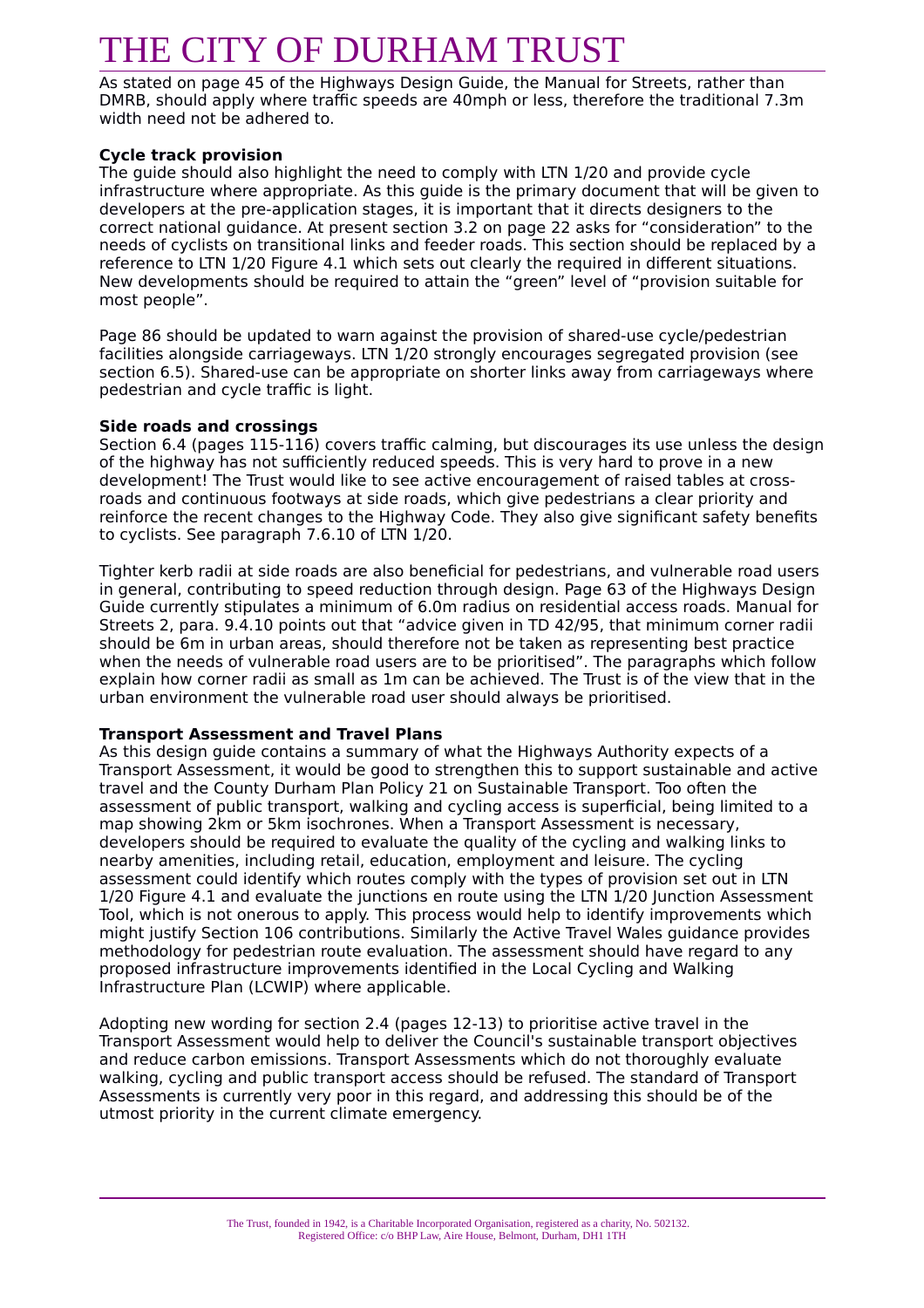## **Appendix: examples from Neville's Cross**

### **Dalton Crescent**

The examples from Dalton Crescent (4.8m) and Faraday Court (5.5m) seem to support the proposed increase in width, as in the latter the cars are parked off the footway. But note also that on Faraday Court it is clear which side of the road it is appropriate to park: adjacent to Ustinov College, rather than at the end of private driveways.



### **Faraday Court** 5.5m width



## **Geoffrey Avenue** 5.1m width

In Geoffrey Avenue the road width is not much below the proposed new standard, but it is clear that with cars parked on both sides of the street, footway parking would still occur even if the road were 40cm wider.

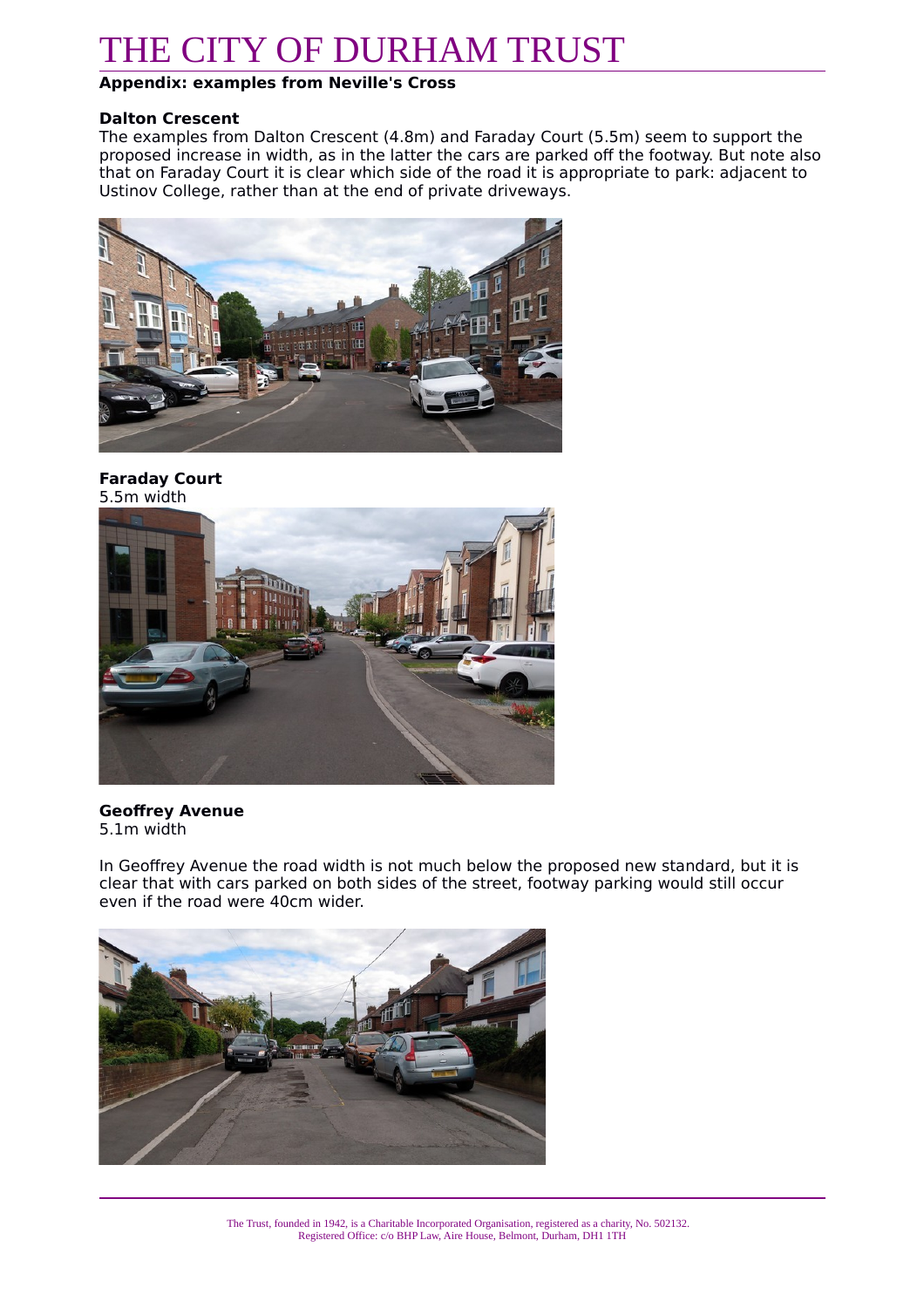

## **Archery Rise**

6.1m width

This street is substantially wider than the proposed standard, but pavement parking is quite common, despite every home having been built with a double garage and wide driveways. Although the cars are only parked on one side in this picture, the fact that cars park onstreet on both sides of the road contributes to the urge to park on the footway. Demarcating the on-street parking with painted bays could help.



## **St John's Road**

7.3m width with marked parking areas 2m each side, leaving 3.3m width between.

This street is built to the old standard 24ft carriageway width, but the plots do not have offstreet parking. The painted parking bays seem to be effective: there is no pavement parking in this street, and even the truck is fully on the carriageway. This suggests that marking 2m wide parking bays on one side of a 5.5m carriageway could also be effective in regulating the car parking.



The Trust, founded in 1942, is a Charitable Incorporated Organisation, registered as a charity, No. 502132. Registered Office: c/o BHP Law, Aire House, Belmont, Durham, DH1 1TH